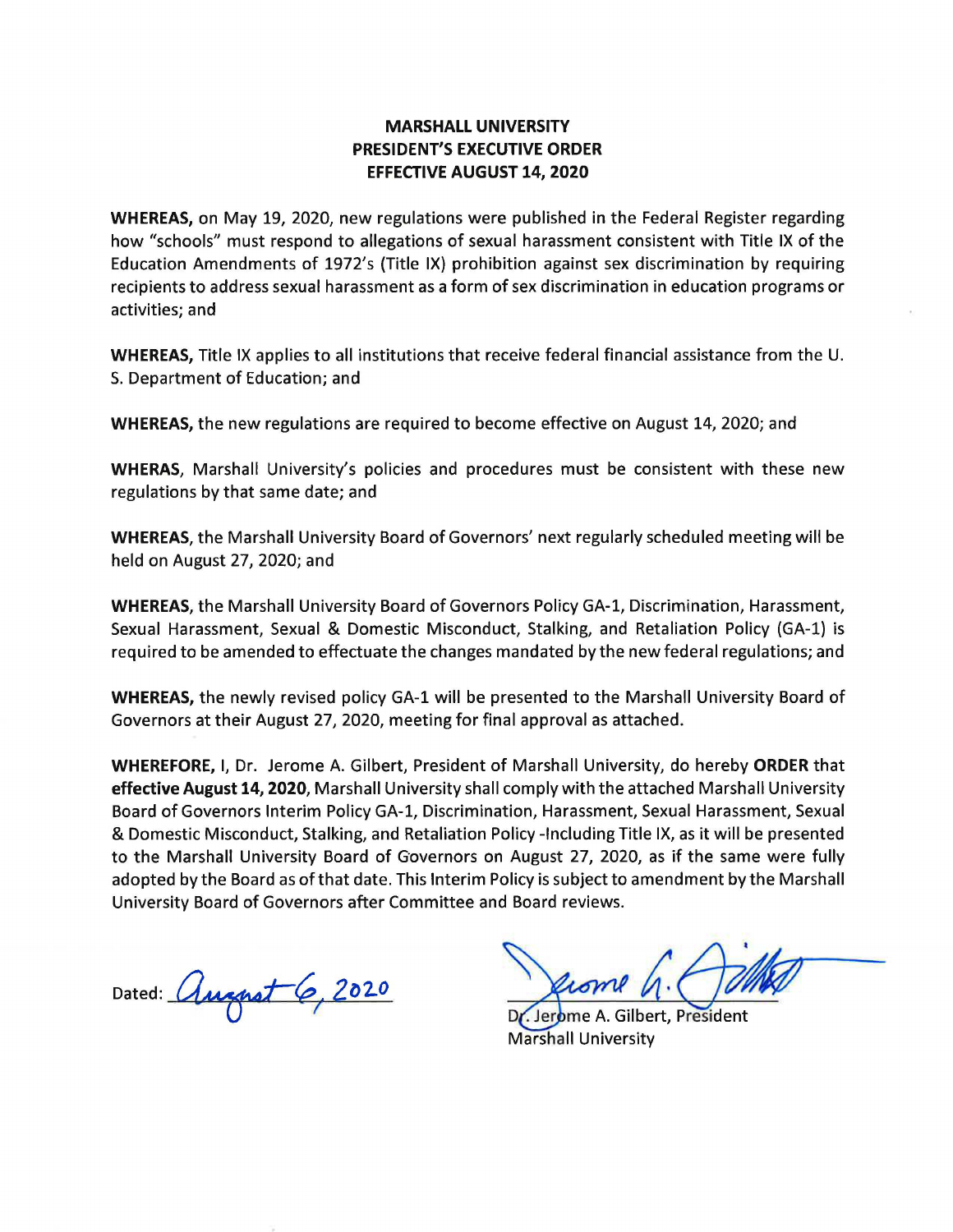# **MARSHALL UNIVERSITY BOARD OF GOVERNORS**

## **Policy No. GA-1**

## **DISCRIMINATION, HARASSMENT, SEXUAL HARASSMENT, SEXUAL & DOMESTIC MISCONDUCT, STALKING, AND RETALIATION POLICY – INCLUDING TITLE IX**

## **Section 1: General.**

- 1.1 Scope & Purpose: Marshall University ("University") is committed to fostering a diverse and inclusive culture by promoting diversity, inclusion, equality, intercultural and intercommunity outreach. Accordingly, the University does not discriminate on the basis of race, color, national origin, ancestry, age, physical or mental disability, marital or family status, pregnancy, veteran status, service in the uniformed services (as defined in state and federal law), religion, creed, sex, sexual orientation, genetic information, gender identity, or gender expression in the administration of any of its educational programs, activities, or with respect to admission or employment. This Policy sets forth how discrimination, harassment, sexual harassment, sexual and domestic misconduct, certain consensual relationships, stalking, and retaliation will be addressed by Marshall University.
- 1.2 Authority: W. Va. Code §§ 18B-1-6, 18B-2A-4; Title VII of the Civil Rights Act of 1964, 42 U.S.C. §§ 2000e to 2000e-17; Title IX of the Education Amendments of 1972, 20 U.S.C. § 1681; the West Virginia Human Rights Act, W. Va. Code §§ 5-11-1 to -20; the Campus Sexual Violence Elimination Act ("Clery Act"), 20 U.S.C. §1092, and the Violence Against Women Act ("VAWA") of 1994, 42 U.S.C. §13925.
- 1.3 Effective Date: August 14, 2020.
- 1.4 Revision History: Originally replaced Board of Trustees Series No. 9 which was transferred by the Higher Education Policy Commission to the institutional boards of governors. This policy was previously numbered as MUBOG Policy No. 5," amended again on April 27, 2016, and title changed to "Policy Regarding Discrimination, Harassment, Sexual Harassment, Sexual & Domestic Misconduct, Stalking, and Retaliation," which was amended effective February 22, 2017.

## **Section 2: General Definitions.**

2.1 "Actual Knowledge" means notice of sexual harassment or other prohibited conduct or allegations of sexual harassment or other prohibited conduct to the University's Title IX Coordinator or any official of the University who has authority to institute corrective measures on behalf of the University. Imputation of knowledge based solely on vicarious liability or constructive notice is insufficient to constitute actual knowledge. This standard is not met when the only official of the University with actual knowledge is the Respondent. The mere ability or obligation to report sexual harassment or to inform a student about how to report sexual harassment, or having been trained to do so, does not qualify an individual as one who has authority to institute corrective measures on behalf of the University.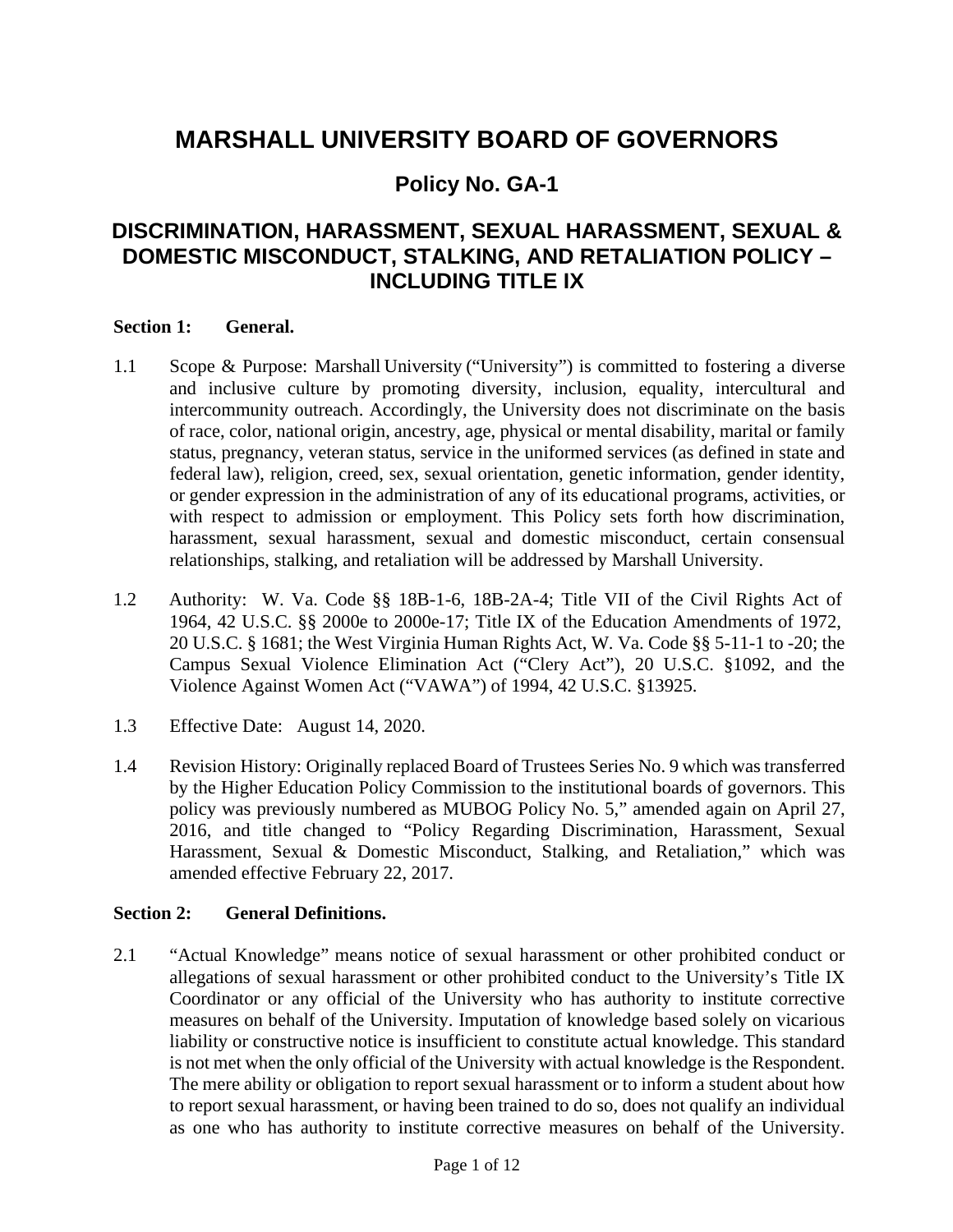''Notice'' as used in this paragraph includes, but is not limited to, a report of sexual harassment to the Title IX Coordinator.

- 2.2 "Complainant" means, for purposes of this Policy, an individual who is alleged to be the victim of conduct that could constitute sexual harassment (under Title IX) or other prohibited conduct that is reported to the University or, where appropriate, the University when proceeding on a complaint when the alleged victim is unavailable or unwilling to participate.
- 2.3 "Reporter" means, for purposes of this Policy, any individual that makes or files a complaint about prohibited conduct under this Policy. The Reporter may be the Complainant, any other person, or the University.
- 2.4 "Respondent" means, for purposes of this Policy, an individual who has been reported to be the perpetrator of conduct prohibited by Section 3. Any "individual" can be a Respondent, whether such individual is a student, faculty member, another employee of the University, or other person with or without any affiliation with the University.
- 2.5 "Member of the University Community," for purposes of this Policy only, means an individual engaged in any University activity or program, whether on or off campus, or any individual lawfully on University property, including, but not limited to, any person who is a student, staff, faculty member, other University official, or a visitor.
- 2.6 "Student" means, for purposes of this Policy, an individual subject to the Marshall University Board of Governors Policy SA-3, The Code of Student Rights and Responsibilities.
- 2.7 "Consensual Relationship" means a mutually acceptable romantic, dating, or sexual relationship between individuals.
- 2.8 "Education Program or Activity" includes, for purposes of this Policy, locations, events, or circumstances over which the University exercised substantial control over both Respondent and the context in which the prohibited conduct occurs, and also included any building owned or controlled by a student organization that is officially recognized by a postsecondary institution.

## **Section 3: Defining and Recognizing Prohibited Conduct.**

- 3.1. General. The University prohibits Discrimination, Harassment, Sexual Harassment, Sexual Misconduct, Domestic Misconduct, Stalking, and Retaliation as defined in this Policy (collectively referred to as "prohibited conduct") by or against any member of the University community.
- 3.1.1 Jurisdiction.

## 3.1.1.1 – Jurisdiction for Title IX Complaints.

The University will address prohibited "Sexual Harassment" in its programs and activities, including locations, events, or circumstances over which the University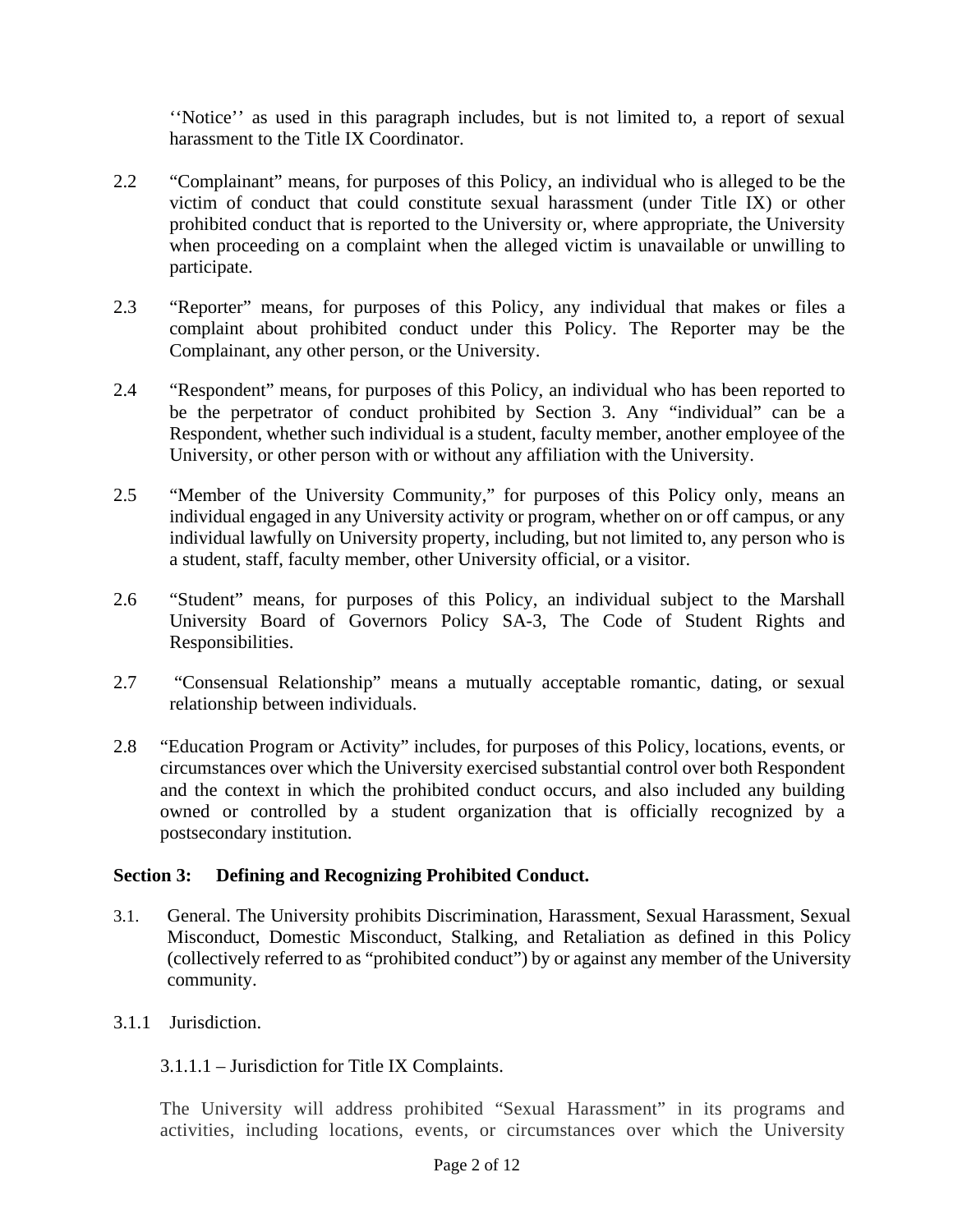exercises substantial control over both the Respondent and the context in which the alleged sexual harassment occurs. Locations include buildings owned or controlled by officially recognized student organizations.

Jurisdiction for Title IX Complaints does not apply if:

(1) the conduct alleged in the formal complaint would not constitute sexual harassment as defined in this policy, even if proved;

(2) the conduct alleged did not occur in the University's education program or activity; or

(3) the conduct alleged did not occur against a person in the United States.

If any of the above do not apply, the University must dismiss the formal complaint with regard to that conduct for the purposes of sexual harassment under Title IX; however, such dismissal does not preclude action under another provision of the University's policies or procedures. Off-campus conduct at private residences, businesses, events, or other locations outside of the University's substantial control do not fall under the University's jurisdiction for Title IX Complaints.

3.1.1.2 – Jurisdiction for Non-Title IX Complaints.

This prohibition applies to other conduct for which jurisdiction under Title IX does not apply that occurs on University premises or in connection with a University education program or activity; off-campus conduct that unreasonably interferes with the educational or orderly operation of the University community, its mission, or its objectives as determined by a reasonable person; any off campus conduct that, in light of all of the facts and circumstances, would endanger the health and safety of the University community. As a result, any individual found to have committed these acts against another is subject to appropriate disciplinary action.

- 3.2 Discrimination.
- 3.2.1 "Discrimination" means conduct that is based upon an individual's race, color, national origin, ancestry, age, physical or mental disability, marital or family status, pregnancy, veteran status, service in the uniformed services (as defined in state and federal law), religion, creed, sex, sexual orientation, genetic information, gender identity, or gender expression and excludes an individual from participation, denies the individual the benefits of, treats the individual differently or otherwise adversely affects a term or condition of an individual's employment, education, living environment or participation in a University program or activity. This includes failing to provide reasonable accommodation, consistent with state and federal law, to persons with disabilities. It does not, however, include programs or activities specifically exempt by law. *See, e.g*., 20 U.S.C. § 1681(a) (2015).
- 3.3 Harassment and Sexual Harassment.
- 3.3.1 "Harassment" means conduct that creates a hostile environment, as defined below, and is based upon an individual's race, color, national origin, ancestry, age, physical or mental disability, marital or family status, pregnancy, veteran status, service in the uniformed services (as defined in state and federal law), religion, creed, sex, sexual orientation, genetic information, gender identity, or gender expression. Harassment may take various forms,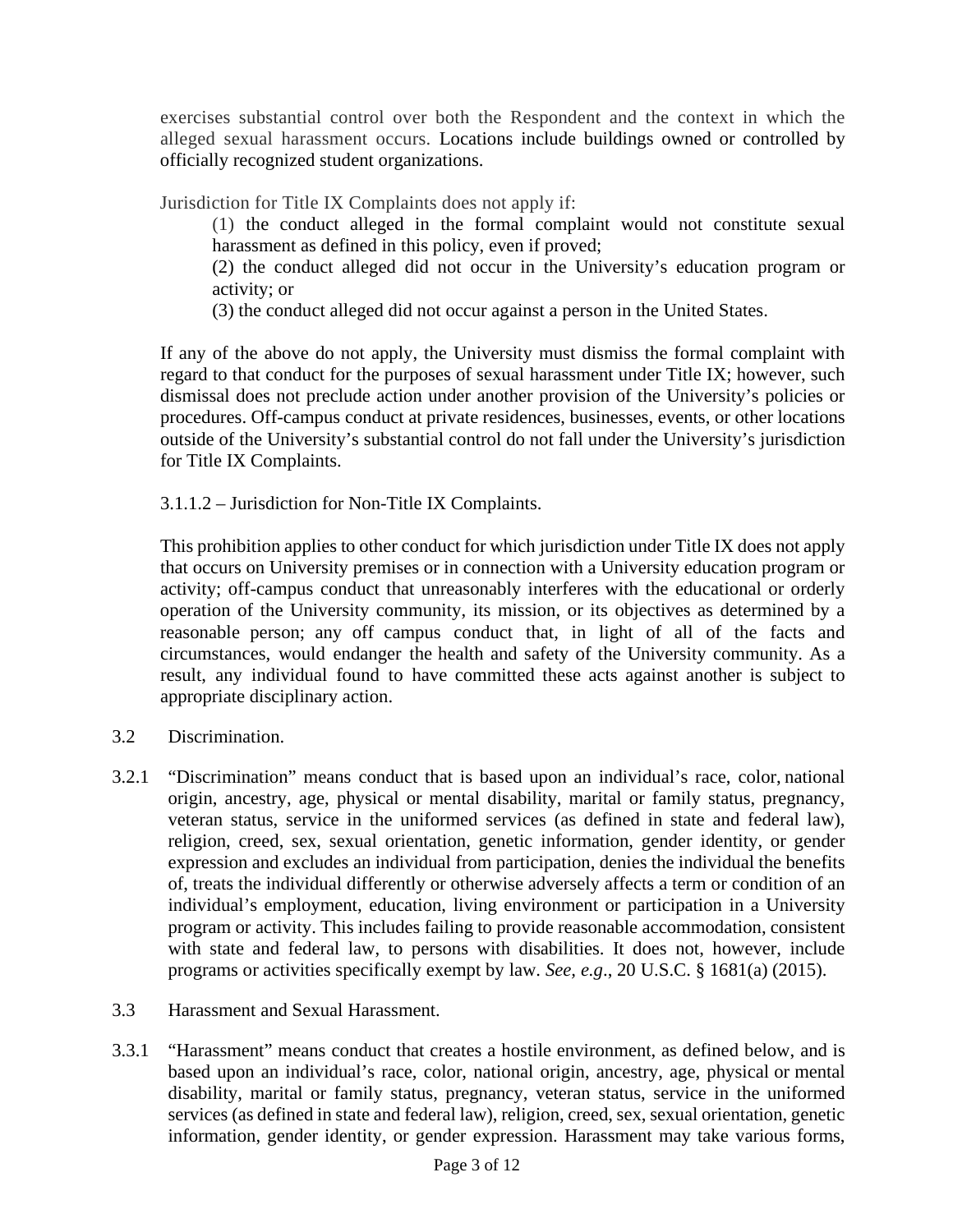including, but not limited to, name-calling, graphic or written statements (including the use of social media, text messages, e- mail, or other similar forms), or other conduct that may be physically threatening, harmful, or humiliating. Harassment does not necessarily have to include intent to harm, be directed at a specific target, or involve repeated incidents.

3.3.2 "Hostile Environment" means a situation where an individual is subjected to any conduct based on the reasons set forth in Section 3.3.1 and that conduct is sufficiently severe or pervasive, or so objectively offensive, so as to unreasonably interfere with an individual's educational experience, work or academic performance or deny or limit the individual's ability to participate in or benefit from the University's programs, services, opportunities, or activities.

A hostile environment can be created by anyone involved in a University program or activity (e.g., administrators, faculty members, students, and even campus guests). Mere offensiveness is not enough to create a hostile environment. Although repeated incidents increase the likelihood that harassment has created a hostile environment, a serious incident, even if isolated, can be sufficient to create a hostile environment.

In determining whether harassment has created a hostile environment, consideration will be made not only as to whether the conduct was unwelcome to the person who feels harassed, but also whether a reasonable person in a similar situation would have perceived the conduct as sufficiently severe or pervasive, or objectively offensive. Also, the following factors will be considered:

- 3.3.2.1 The degree to which the conduct affected one or more students' education or individual's employment;
- 3.3.2.2 The nature, scope, frequency, duration, and location of incident or incidents;
- 3.3.2.3 The identity, number, and relationships of persons involved; and

3.3.2.4 The nature of higher education.

- 3.3.3 In addition to hostile environment harassment, sex-based harassment includes sexual harassment and non-sexual harassment based on stereotypical notions of what is female/feminine versus male/masculine behavior or nonconformity with gender stereotypes.
- 3.3.4 "Sexual Harassment" means conduct on the basis of sex that satisfies one or more of the following:

1) An employee of the University conditioning the provision of aid, benefit, or service of the University on an individual's participation in unwelcome sexual conduct (i.e. *quid pro quo)*; or

2) Unwelcome conduct determined by a reasonable person to be so severe, pervasive, and objectively offensive that it effectively denies a person equal access to the University's education program or activity; or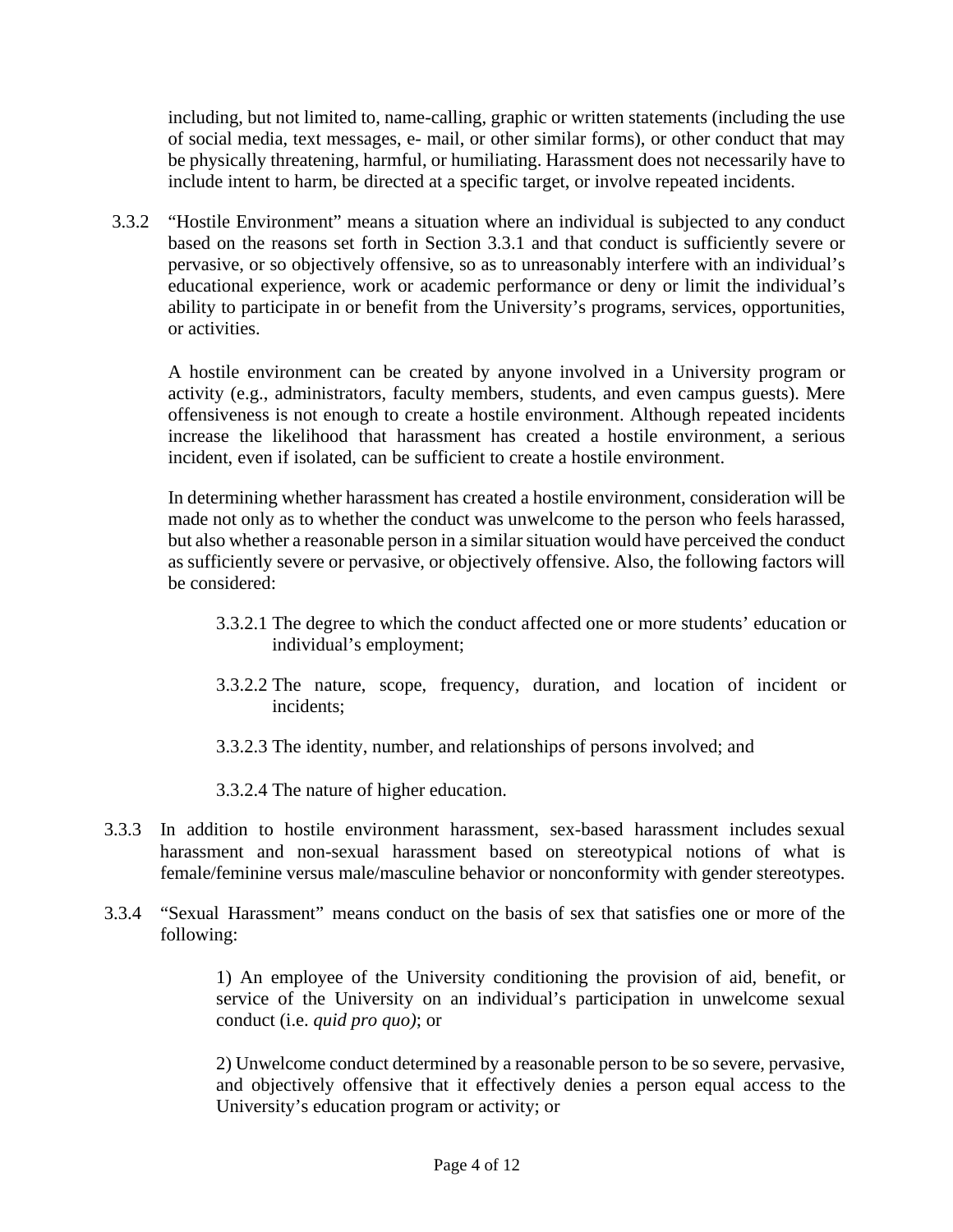3) "sexual assault" as defined in the Clery Act – 20 U.S.C.  $1092(f)(6)(A)(v)$ , "dating violence" as defined in VAWA 34 U.S.C. 12291(a)(8), or "stalking" as defined in VAWA 34 U.S.C. 1229(a)(30).

Comments or communications may be verbal, written, or electronic. Behavior does not need to be directed at or to a specific individual in order to constitute sexual harassment but may consist of generalized unwelcome and inappropriate comments based on sex or gender stereotypes.

Determination of whether alleged conduct constitutes sexual harassment requires consideration of all the circumstances, including the context in which the alleged incidents occurred.

- 3.3 Sexual Misconduct.
- 3.4.1 "Sexual Misconduct" means any act of a sexual nature perpetrated against an individual without effective consent or when an individual is unable to freely give consent. Effective consent is defined in 3.4.6of this Policy. Sexual misconduct includes, but it not limited to:
	- 3.4.1.1 Attempted or completed intercourse or penetration (anal, oral or vaginal), however slight, with any body part or any object, by one person upon another person, without effective Consent. This includes vaginal penetration by a penis, object, tongue or finger; anal penetration by a penis, object, tongue or finger; and oral copulation (mouth to genital contact or genital to mouth contact).
	- 3.4.1.2 Sexual touching (including disrobing or exposure), however slight, with any body part or any object, by one person upon another person, without effective consent. Sexual touching includes any contact with the breasts, buttocks, groin, or genitals, or touching another with any of these body parts, or making another touch you or themselves with or on any of these body parts, when such touching would be reasonably and objectively offensive.
- 3.4.2 "Sexual Assault" means an offense that meets the definition of rape, fondling, incest, or statutory rape as used in the FBI's Uniform Crime Reporting system. A sex offense is any act directed against another person, without the consent of the victim, including instances where the victim is incapable of giving consent.
	- 3.4.2.1 "Rape" means the penetration, no matter how slight, of the vagina or anus with any body part or object, or oral penetration by a sex organ of another person, without the consent of the victim.
	- 3.4.2.2 "Fondling" means the touching of the private body parts of another person for the purpose of sexual gratification, without the consent of the victim, including instances where the victim is incapable of giving consent because of his/her age or because of his/her temporary or permanent mental incapacity.
	- 3.4.2.3 "Incest" means sexual intercourse between persons who are related to each other within the degrees wherein marriage is prohibited by law in West Virginia.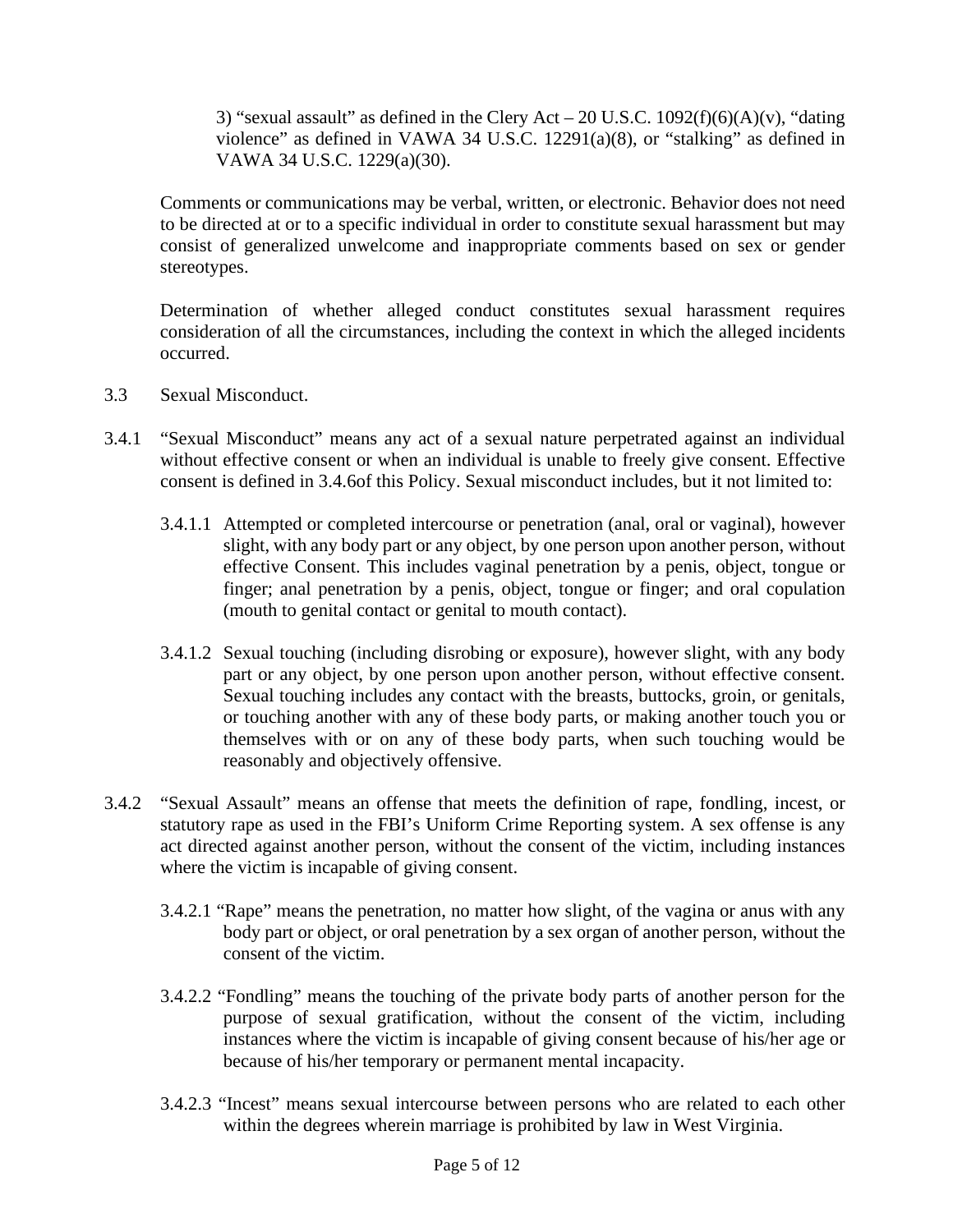- 3.4.2.4 "Statutory Rape" means sexual intercourse with a person who is under the statutory age of consent in West Virginia (Age 16).
- 3.4.5 "Sexual Intimidation" means threatening to commit a sexual act upon another person, stalking, cyber-stalking, or engaging in indecent exposure
- 3.4.6 "Consent" or "Effective Consent" means informed, freely and actively given, mutually understandable words or actions, which indicate a willingness to participate in mutually agreed upon sexual activity. In the absence of mutually understandable words or actions it is the responsibility of the initiator, that is, the person who wants to engage in the specific sexual activity, to make sure that they have consent from their partner(s). Consent is mutually understandable when a reasonable person would consider the words or actions of the parties to have manifested a mutually understandable agreement between them to do the same act, in the same way, at the same time, with each other. Relying solely upon non-verbal communication can lead to miscommunication. It is important not to make assumptions. If confusion or ambiguity on the issue of consent arises anytime during the sexual interaction, it is important the initiator stop and verbally clarify the other individual's willingness to continue.
	- 3.4.6.1 Consent may not be inferred from silence, passivity, or lack of active resistance alone.
	- 3.4.6.2 A current or previous dating or sexual relationship (or the existence of such a relationship with anyone else) may not, in itself, be taken to imply consent.
	- 3.4.6.3 Consent cannot be implied or inferred by attire, or from purchases made such as, the buying of dinner or the spending of money on a date.
	- 3.4.6.4 Consent to one type of sexual act may not, in itself, be taken to imply consent to another type of sexual act.
	- 3.4.6.5 Consent expires. Consent lasts for a reasonable time, depending on the circumstances.
	- 3.4.6.6 Consent to sexual activity may be withdrawn at any time, as long as the withdrawal is communicated clearly; upon clear communication, all sexual activity must cease.
	- 3.4.6.7 Consent which is obtained by use of deception, fraud or force, whether that force is physical force, threats, intimidation, or coercion, is ineffective consent. Intimidation or coercion is determined by reference to the reasonable perception of a person found in the same or similar circumstances.
	- 3.4.6.8 Consent may never be given by: 3.4.6.8.1 Minors under the age of 16
		- 3.4.6.8.2 Mentally disabled persons
		- 3.4.6.8.3 Persons who are incapacitated as a result of alcohol or other drugs or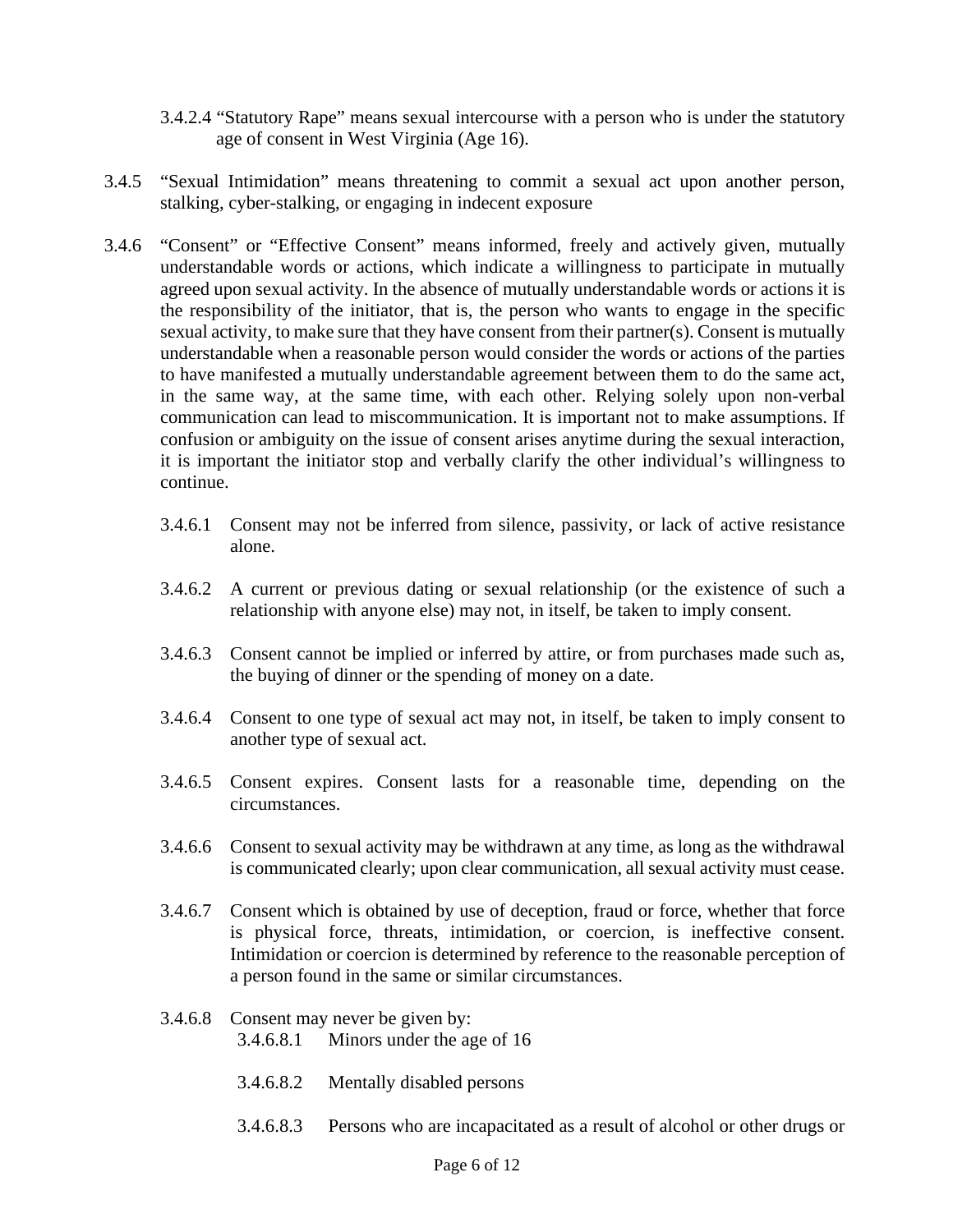who are unconscious or otherwise physically helpless. Incapacitation means being in a state where a person lacks the capacity to appreciate the nature of given consent to participate in sexual activity.

- 3.4.6.9 One may not engage in sexual activity with another whom one knows, or should reasonably have known, is incapacitated as a result of alcohol or other drugs.
- 3.4.6.10 The use of alcohol or other drugs can have unintended consequences. Alcohol or other drugs can lower inhibitions and create an atmosphere of confusion over whether consent is freely and effectively given. The perspective of a reasonable person will be the basis for determining whether one should have known about the impact of the use of alcohol or drugs on another's ability to give consent. Being intoxicated or high does not diminish one's responsibility to obtain consent and is never an excuse for sexual misconduct.
- 3.4.7 "Forcible Compulsion" means (a) physical force that overcomes such earnest resistance as might reasonably be expected under the circumstances; or (b) threat or intimidation, expressed or implied, placing a person in fear of immediate death or bodily injury to oneself or another person or in fear that oneself or another person will be kidnapped.
- 3.4.8 "Sexual Exploitation" means taking non-consensual, unjust or abusive sexual advantage of another, for one's own advantage or benefit; or to benefit or advantage anyone other than the one being exploited. Sexual exploitation encompasses a wide range of behaviors which may include, but are not limited to:
	- 3.4.6.1 Inducing incapacitation with the intent to rape or sexually assault a student or other individual;
	- 3.4.6.2 Non-consensual video or audio-recording of sexual activity;
	- 3.4.6.3 Allowing others to observe a personal act of consensual sex without knowledge or consent of the partner;
	- 3.4.6.4 Engaging in voyeurism;
	- 3.4.6.5 Knowingly transmitting a sexually transmitted disease, including HIV, to a student or other individual;
	- 3.4.6.6 Prostituting a student or other individual (e.g..-personally gaining money, privilege, or power from the sexual activities of another individual)
- 3.5 Domestic Misconduct.
- 3.5.1 "Domestic Misconduct" means "Domestic Violence" and "Dating Violence" as defined below.
- 3.5.2 "Domestic Violence" means a felony or misdemeanor crime of violence committed by a current or former spouse or intimate partner of the alleged victim, by a person with whom the alleged victim shares a child in common, by a person who is cohabitating with or who has cohabitated with the alleged victim as a spouse, by a person similarly situated to a spouse of the alleged victim under the domestic or family laws of the State of West Virginia, by any other person against an adult or youth victim who is protected from that person's acts under the domestic or family violence laws of the State of West Virginia. The term spouse or intimate partner of the victim includes a person who is or has been in a social relationship of a romantic or intimate nature with the victim, as determined by the length of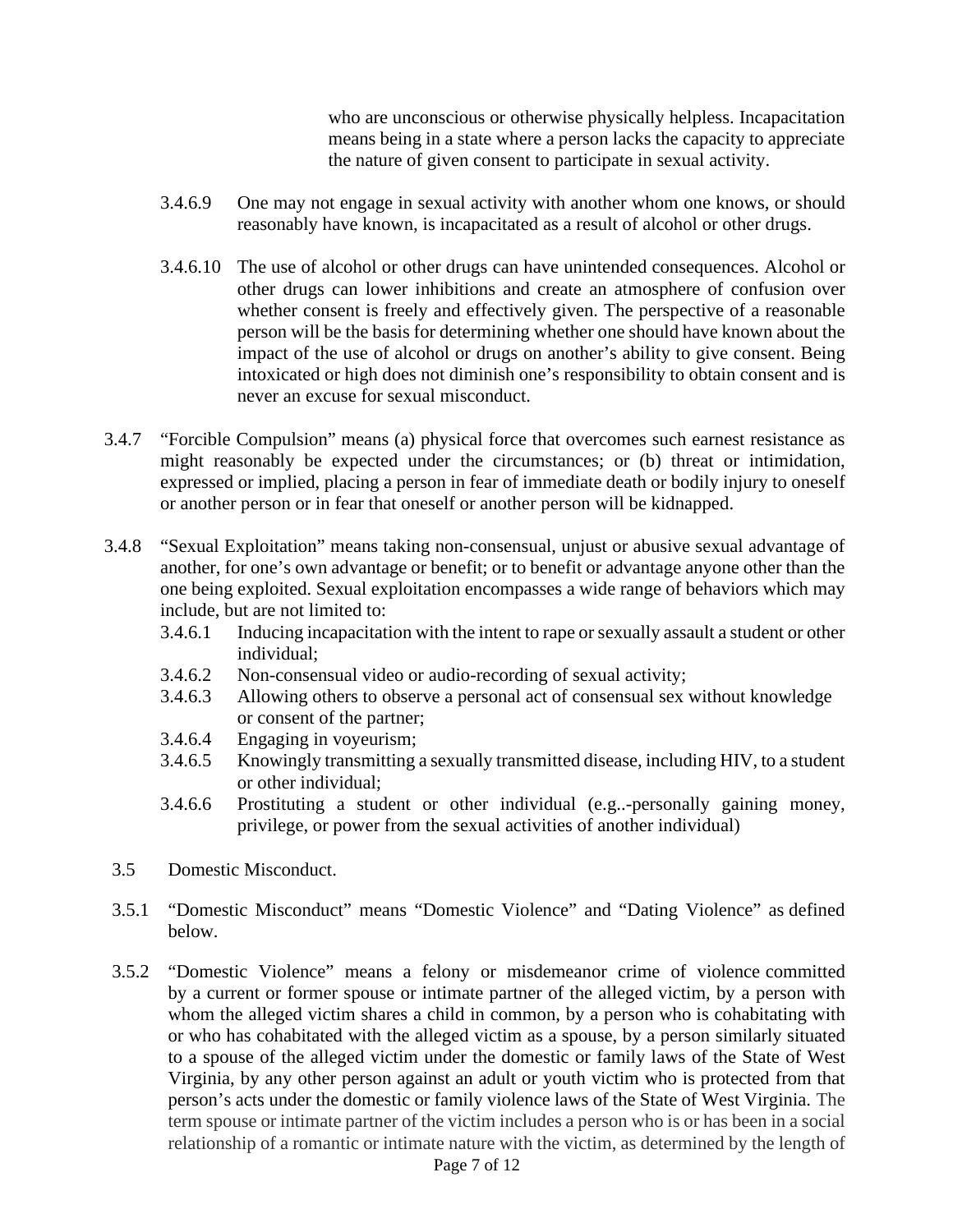the relationship, the type of the relationship, and the frequency of interaction between the persons involved in the relationship.

"Domestic Violence" under the laws of the State of West Virginia, which is also prohibited by this Policy, means: (i) unlawfully and intentionally making physical contact of an insulting or provoking nature with one's family or household member(s); (ii) unlawfully and intentionally causing physical harm to one's family or household member(s); (iii) unlawfully attempting to commit a violent injury against one's family or household member(s); or (iv) unlawfully committing an act which places one's family or household member(s) in reasonable apprehension of immediately receiving a violent injury.

For purposes of this subsection, "family or household members" means persons who: (1) are or were married to each other; (2) are or were living together as spouses; (3) are or were sexual or intimate partners; (4) are or were dating: provided, that a casual acquaintance or ordinary fraternization between persons in a business or social context does not establish a dating relationship; (5) are or were residing together in the same household; (6) have a child in common regardless of whether they have ever married or lived together; (7) have the relationships described in W. Va. Code § 48-27-204.

3.5.3 "Dating Violence" means violence committed by a person:

(1) who is or has been in a social relationship of a romantic or intimate nature with the victim and

(2) where the existence of such a relationship shall be determined based on a consideration of the following factors:

- (i) the length of the relationship;
- (ii) the type of relationship; and
- (iii) the frequency of interaction between the persons involved in the relationship.

The view of the Complainant shall generally be controlling in determining whether such a relationship existed. Dating violence includes, but is not limited to, sexual or physical abuse or the threat of such abuse. Dating violence, for purposes of this Policy, does not include emotional abuse.

- 3.6 "Stalking" means engaging in a course of conduct directed at a specific person that would cause a reasonable person to:
	- (i) Fear for the person's safety or the safety of others; or
	- (ii) Suffer substantial emotional distress.

For the purposes of this definition:

(1) "Course of conduct" means two or more acts, including, but not limited to, acts in which the stalker directly, indirectly, or through third parties, by any action, method, device, or means, follows, monitors, observes, surveils, threatens, or communicates to or about a person, or interferes with a person's property.

(2) "Reasonable person" means a reasonable person under similar circumstances and with similar identities to the victim.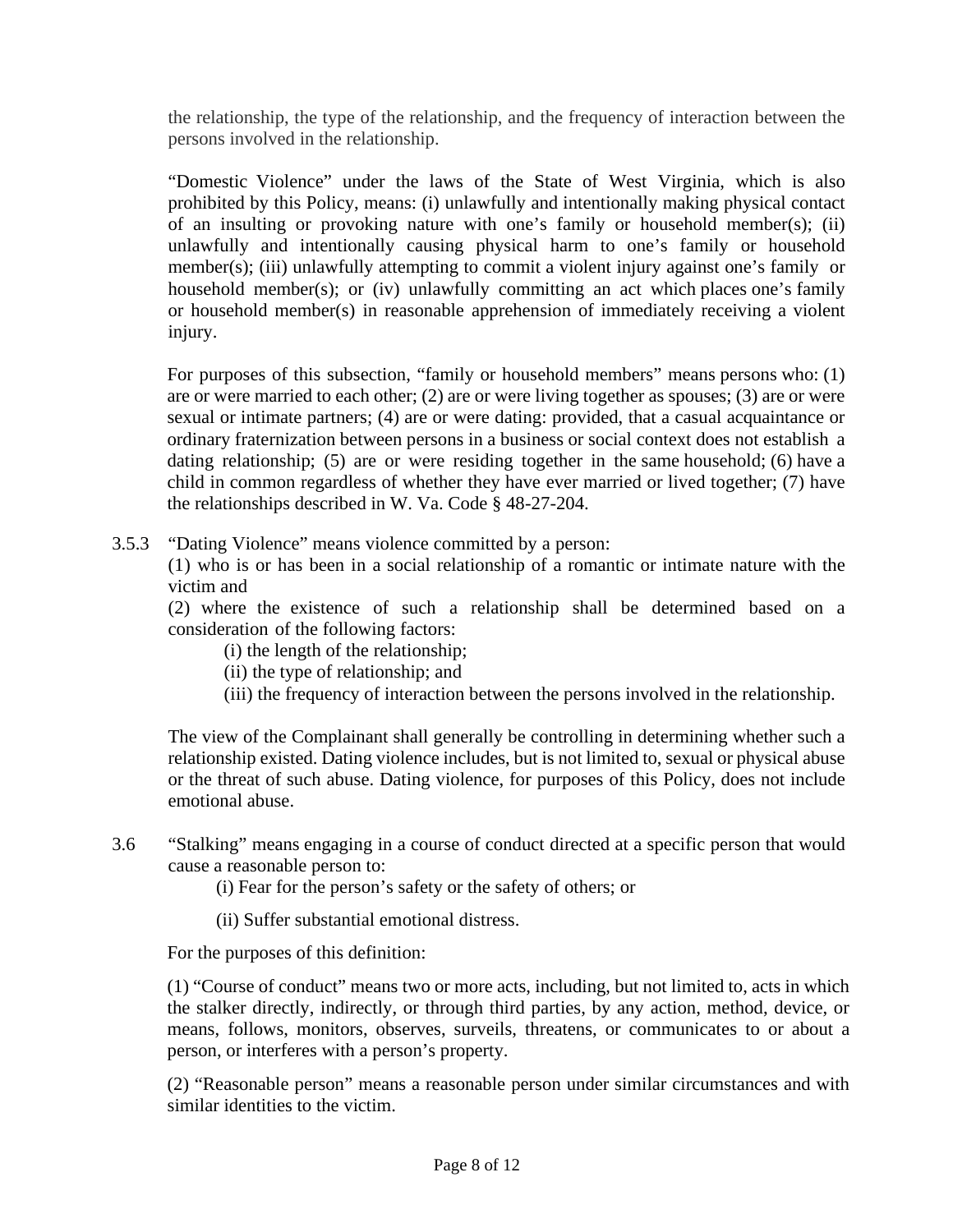(3) "Substantial emotional distress" means significant mental suffering or anguish that may, but does not necessarily, require medical or other professional treatment or counseling.

### 3.7 Consequences & Corrective Action.

Violators of this Policy are subject to appropriate disciplinary action that may include sanctions such as warning, suspension, or discharge of an employee, suspension or expulsion of a student in accord with the Student Code of Conduct, or other action depending on the particular circumstances. In addition, prohibited conduct that constitutes a criminal law violation will be referred to the appropriate authorities for prosecution.

Furthermore, although conduct may not violate this Policy, it may still be prohibited by the University under a different policy or standard of behavior. Accordingly, in such cases, the University reserves the ability to take any necessary action.

### 3.8 Consensual Relationships.

Although consensual relationships are within the purview of individual privacy, those engaging in such relationships that occur between persons in inherently unequal and closely related positions at the University or employees within the same reporting line, including those between supervisors and supervisees, must remain aware that such relationships could lead to circumstances that result in harassment or sexual or domestic misconduct.

In these specific cases of consensual relationships, the individuals shall notify their immediate supervisor or other appropriate administrator. The supervisor or administrator shall be responsible for making arrangements to eliminate or to mitigate any conflict of interest or other legitimate occupational interest related to employment, the consequences of which might prove detrimental to the University or to either party in the relationship. In some instances, if no suitable way to eliminate or mitigate the conflict is reasonably feasible, one or both individuals may be separated from employment at the University.

It is important to note that these types of consensual relationships also may result in a hostile or offensive environment affecting other employees or students. For example, others may perceive a person involved in the consensual relationship as receiving favorable treatment in employment or educational decisions and actions.

#### 3.9 Prohibited Relationships with Students.

Staff Members, Faculty Members, Instructors, Coaches, or other employees are prohibited from engaging in a consensual relationship with a student whom one may instruct, evaluate, supervise, advise, or coach.

Where there is a pre-existing consensual relationship, the staff, faculty, instructor, or coach shall forthwith notify one's immediate supervisor or other appropriate administrator. The supervisor or other appropriate administrator shall be responsible for making arrangements to eliminate or to mitigate any conflict, the consequences of which might prove detrimental to the University or to either party in the relationship.

Although Marshall University cannot prohibit consensual relationships between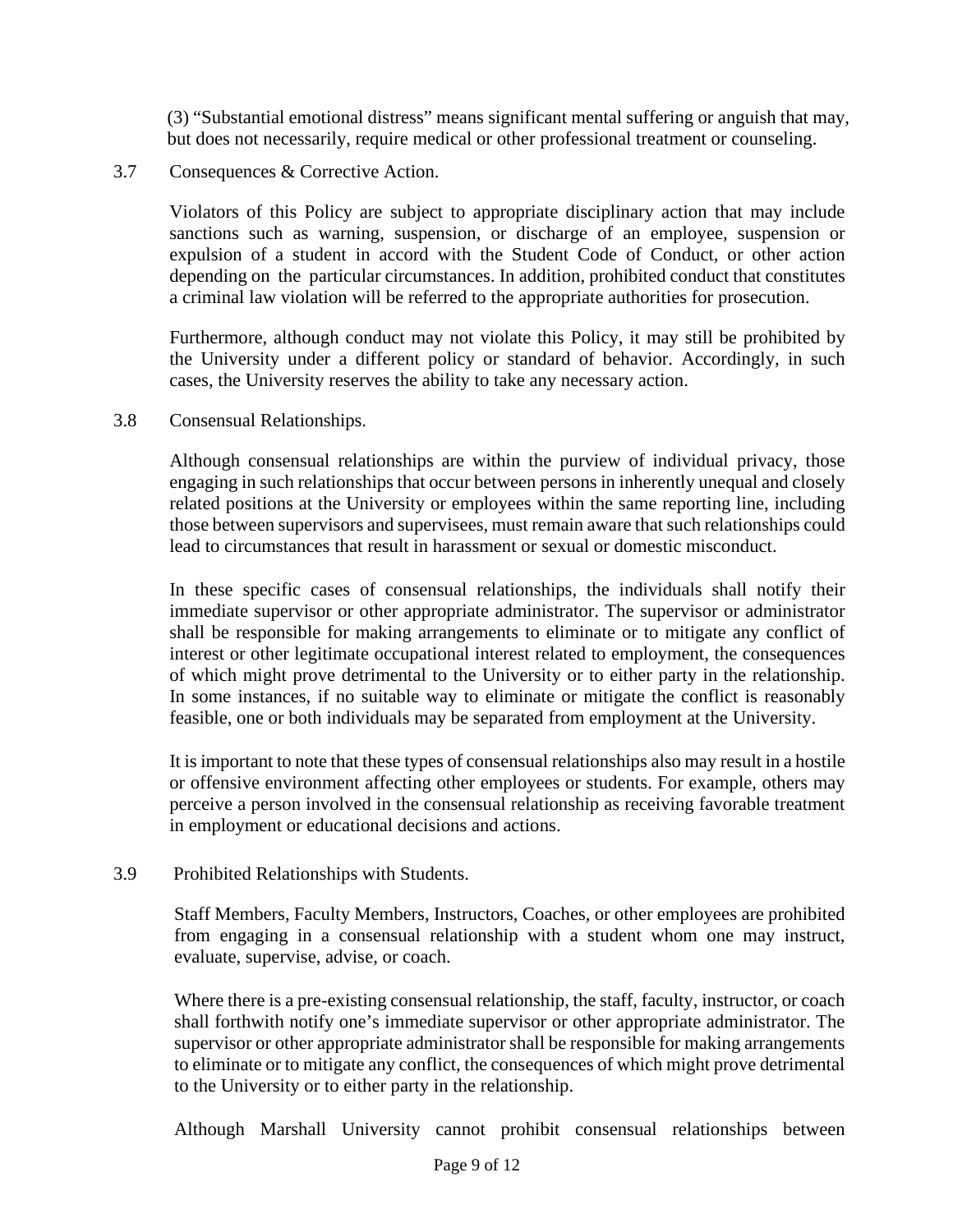employees and students, whom they do not instruct, evaluate, supervise, advise, or coach, the University strongly discourages such relationships. In addition, nothing contained in this Policy would otherwise prohibit a complaint being made by either.

## **Section 4: Reports of Misconduct and Complaints.**

4.1 Coordinator.

The President or the President's designee shall appoint an administrator to act as the University's Coordinator to handle all reports of prohibited conduct and complaints under this Policy, including acting as the University's Title IX Coordinator. The Coordinator will oversee all complaints filed under this Policy generally and identify and address any patterns or systemic problems that arise during the review of such complaints. The Coordinator is further responsible for coordination of training, education, communications, and administration of complaint procedures for faculty, staff, students, and other members of the University community. The Coordinator may also appoint deputy coordinators to assist the University in furthering this policy.

4.2 Reporting.

Any member of the University community who believes someone has been subject to any of the prohibited conduct set forth in Section 3, or they have witnessed or is aware of such prohibited conduct, is encouraged to report this information.

4.2.1 All Campus Security Authorities must report incidents of prohibited conduct to the University's Title IX Coordinator at:

> Title IX Coordinator Office of Equity Programs Old Main 324 One John Marshall Drive Huntington, WV 25755 Phone: 304-696-2597 | Fax: 304-696-6844 Email: [titleIX@marshall.edu](mailto:titleIX@marshall.edu) <http://www.marshall.edu/eeoaa/>

4.2.2 "Campus Security Authority" means an official of an institution who has significant responsibility for student and campus activities, including, but not limited to, student housing, student discipline, and campus judicial proceedings. For example, a dean of students who oversees student housing, a student center, or student extra-curricular activities, has significant responsibility for student and campus activities. Similarly, a director of athletics, team coach, and faculty advisor to a student group also have significant responsibility for student and campus activities. A single teaching faculty member is unlikely to have significant responsibility for student and campus activities, except when serving as an advisor to a student group. A physician in a campus health center or a counselor in a counseling center whose only responsibility is to provide care to students are unlikely to have significant responsibility for student and campus activities. Also, clerical staff are unlikely to have significant responsibility for student and campus activities.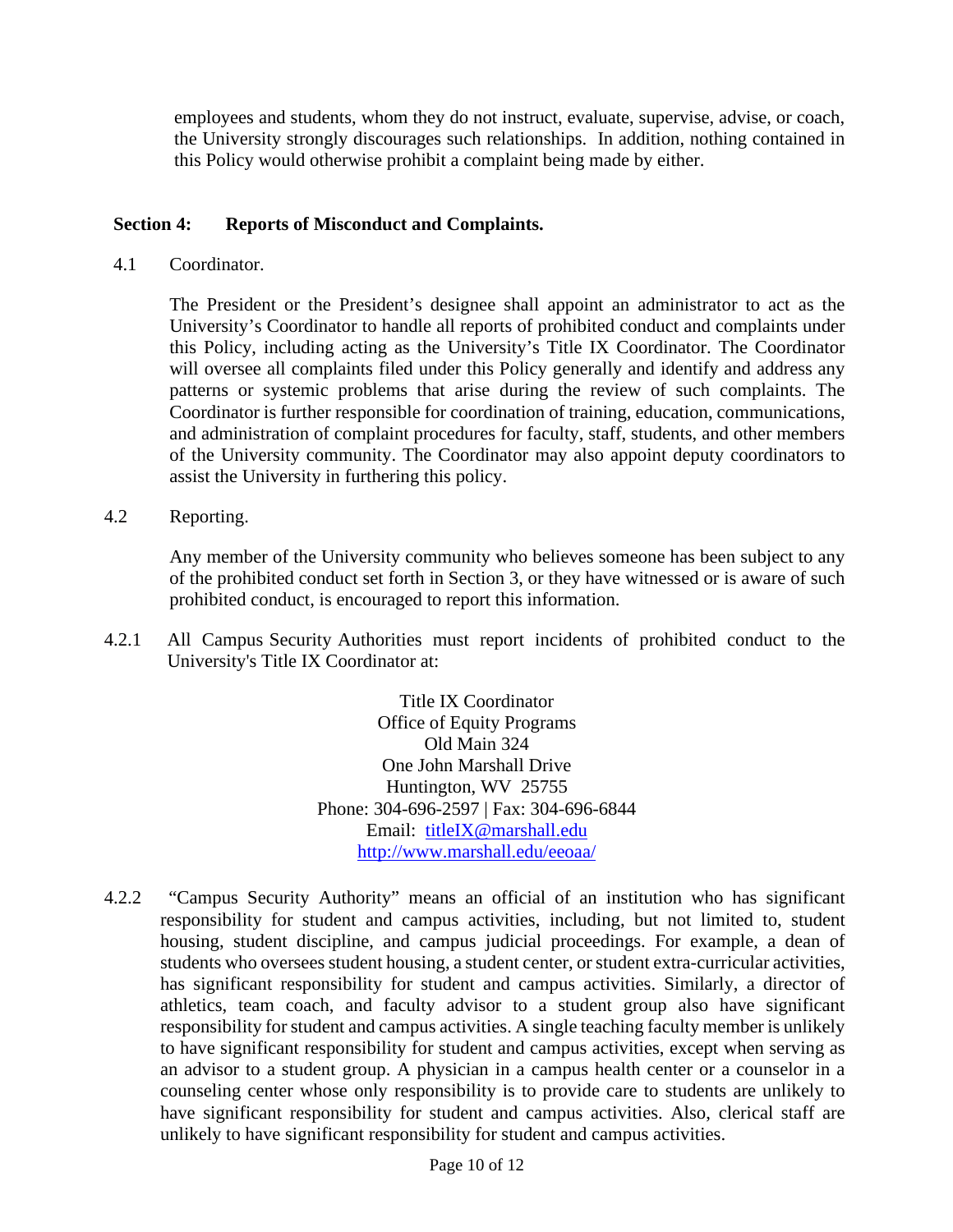4.2.3 Confidential resources are available for members of the University community who have been subject to prohibited conduct. For a more detailed list of confidential resources available to members of the University community, please see:

> Marshall University Office of Equity Programs/Title IX Staff Marshall University Counseling Center Staff Marshall University Women's & Gender Center Staff Marshall University Violence Prevention and Response Program Staff Marshall University Psychology Clinic Staff

#### 4.3 Filing a Complaint.

Any member of the University community who believes one has been subject to, has witnessed, or is aware of any of the prohibited conduct set forth in Section 3 may file a complaint in any manner set forth in the applicable procedure.

4.4 Procedure for Responding to Complaints.

The President or the President's designee(s) shall formulate a complaint procedure to investigate and respond to all complaints regarding alleged misconduct in violation of this Policy. In all cases, complaints will be handled in such a manner to achieve a prompt and equitable resolution. Further, the University will take the appropriate steps to end the misconduct, prevent any further misconduct or retaliation, remedy the effects of misconduct, and eliminate any hostile environment that has been created.

Any investigation resulting from a complaint will be separate from and in addition to any criminal investigation that may result.

4.5 Disclosure and Confidentiality.

The University respects the privacy of those reporting prohibited conduct and will endeavor to respect requests for confidentiality to the extent permissible by law. However, the University has certain legal obligations to address this conduct and to prevent its recurrence and, as a result, cannot guarantee confidentiality to a complainant in all cases. In determining whether, an individual's request for confidentiality that could preclude a meaningful investigation or potential discipline of the alleged perpetrator, the University may consider a range of factors, including: whether there have been other sexual violence complaints about the same alleged perpetrator; whether the alleged perpetrator has a history of arrests or records from a prior school indicating a history of violence; whether the alleged perpetrator threatened further sexual violence or other violence against the complainant or others; whether the sexual violence was committed by multiple perpetrators; whether the complainant's report or allegation reveals a pattern of perpetration (e.g., via illicit use of drugs or alcohol) at a given location or by a particular group; whether the sexual violence was perpetrated with a weapon; the age of the complainant subject to the sexual violence; and whether the University possesses other means to obtain relevant evidence (e.g., security cameras or personnel, physical evidence). Pursuant to Title IX Regulations, the University must keep confidential the identity of any individual who has made a report or complaint of sex discrimination, including any individual who has made a report or filed a formal